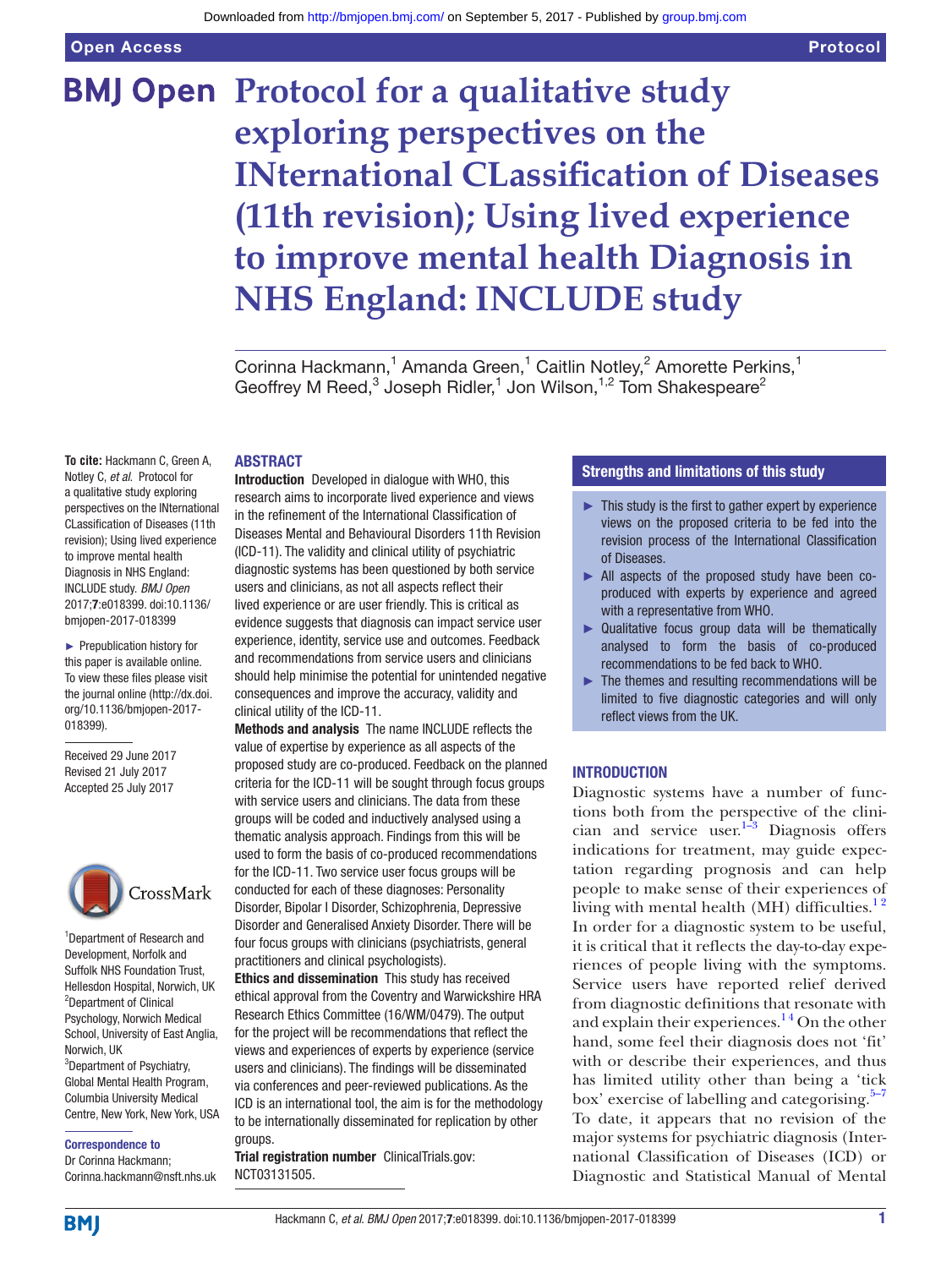Disorders) has sought feedback from service users prior to publication.

Diagnostic systems are designed for clinicians; despite this, service users can easily access the diagnostic criteria. Research shows that the labels, language and descriptions used in these systems can impact people's self-perception, their interpretations of how other people view them and their understanding of the implications of having a diagnosis, including the prognosis and potential for recovery.[5 8 9](#page-4-1) These interpretations can have a direct impact on factors such as self-worth and self-stigmatisation, social and occupational functioning, recovery and service use.<sup>[5 6 10](#page-4-1)</sup> For example, service users have reported that terms like 'disorder' and 'enduring' suggest permanency, impeding their hope for recovery.<sup>5</sup> Similarly, others have reported that the descriptions and terms used in diagnostic systems (eg, language like 'deviant', 'incompetent', 'disregard for social obligations' and 'limited capacity') can be stigmatising and unhelpful, leading to feelings of rejection, anger and possible avoidance of services.[5 6 8](#page-4-1) Clarity on the perceptions of individuals receiving a diagnosis, in terms of the language, meaning and implications of what is included in the system, may help to minimise possible negative consequences.

Evidence suggests that clinicians also have concerns regarding the validity and clinical utility of the current diagnostic systems.<sup>3 11–13</sup> For instance, health professionals have reported that some diagnostic definitions feel arbitrary, artificial or unreflective of the typical presentations they observe in practice.<sup>[11 12](#page-5-0)</sup> Other evidence suggests that clinicians find the categories difficult to use, particularly for distinguishing between disorders.<sup>9 12 14</sup> Clinicians have also expressed reservations regarding the terminology and associated stigma, particularly for conditions such as Schizophrenia and Personality Disorder.<sup>13 15</sup> These findings are from studies that have been conducted after the criteria have been released. Prospective input from clinicians on the proposed criteria as part of the process of revision may therefore improve the validity and clinical utility of diagnostic systems.

The value of expertise by experience is increasingly recognised by policymakers,<sup>16–18</sup> service providers and researchers.<sup>19 20</sup> Many have argued that processes of diagnosis could be improved by including perspectives of those with lived experience.<sup>10 21</sup> It has been suggested that within the diagnostic categories, "the traditional language is useful for listing and sorting but not for living and experiencing. 'Naming' a thing is not the same as 'knowing'a thing"  $(p90)^{22}$  and therefore categories could be improved by viewing service users as 'authors of knowledge from whom others have something to learn' (p291).<sup>21</sup> Likewise, it has been argued that diagnostic systems could be improved by addressing problems identified by practising clinicians.<sup>[3](#page-4-2)</sup>

Input regarding the proposed content for the ICD-11 from service users and clinicians should be used to support the process of revision and improvement. Feedback and clarity from service users on (1) whether the content of

the system is in line with their experience of symptoms and (2) their interpretations of the content and language should facilitate the development of a system that is more accurate and valid, with minimised unintended negative impact.

#### Aims and objectives

This research project will use a focus group methodology to ask service users and clinicians who use the ICD diagnostic tool (psychiatrists and general practitioners) their views on the proposed content for the ICD-11. Data collected through collaborative discussion in the groups will be inductively analysed, and resulting themes will be triangulated with an advisory group (involving additional service users and clinicians). The output will be recommendations for improvement to ICD-11 content that have been co-produced with a feedback group (of different service users and clinicians).

#### Research questions

- 1. What are the views and perspectives of service users and clinicians on the content of the ICD-11?
- 2. How could the system be improved for the benefit of service users and clinicians?

## **Methods and analysis Study design**

This is a qualitative study. Data will be collected through focus groups. Focus groups are an appropriate method of data collection to answer the study research questions seeking to explore views and perspectives of service users and clinicians, where our analysis will aim to define key themes and points of consensus or diver-gence gathered through interaction,<sup>[23 24](#page-5-8)</sup> drawing on participants own perspectives and choice of language.<sup>[25](#page-5-9)</sup> Participants will be given a copy of the proposed diagnostic criteria relevant to their diagnosis to discuss in the group. This will include both the technical version (as it is proposed for the ICD-11) and a lay translation of the criteria. Thematic analysis $26-28$  will be used to identify emergent recurring and/or salient themes in the focus group data. The themes will form the basis for co-produced recommendations to support the development of the ICD-11. Data collection for this study commenced in February 2017 and analyses are planned to be completed and fed back to WHO by the end of December 2017.

#### Co-production

The research team that developed this project includes a service user expert by experience (AG), two academics (TS, CN), two research clinicians (a consultant psychiatrist (JW) and a clinical psychologist (CH)) and two research assistant psychologists (AP, JR). A service user expert by experience research team member will be involved in all aspects of the research, including design, facilitating focus groups, analysis, write-up and dissemination.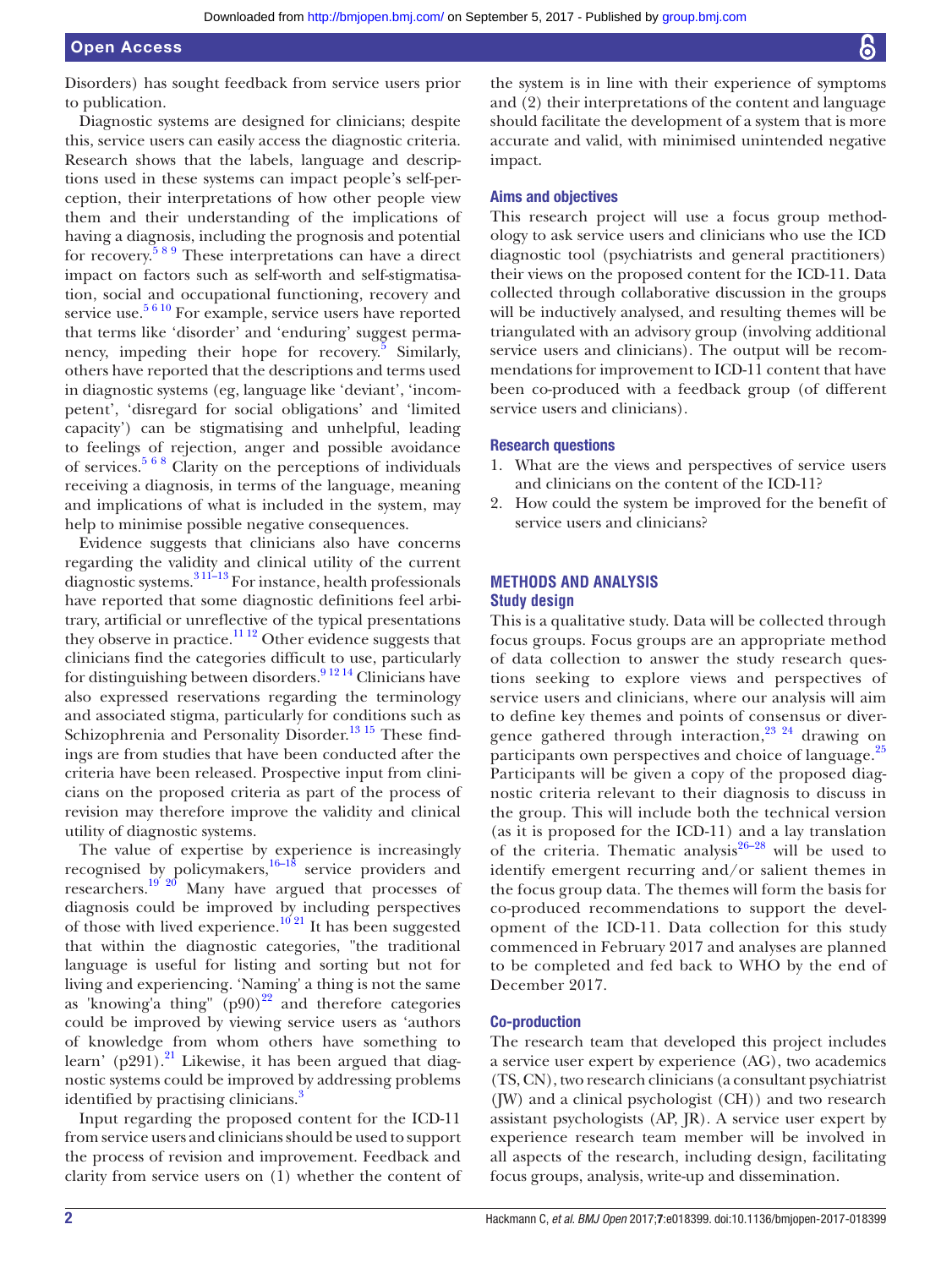In developing the project, team members consulted a local service user governor, service users and the service user involvement leads at the hosting National Health Service organisation. This input helped shape the design (changing and broadening the process of recruitment of service users and supporting the use of focus groups) and the initial selection of the diagnoses that were included.

Co-production with service users, clinicians and researchers will continue throughout the project. Data analysis will be co-produced through involvement of the service user expert by experience on the research team and the advisory and feedback groups.

#### Diagnoses under investigation

With agreement from WHO, five diagnoses have been selected for exploration: Personality Disorder, Bipolar I Disorder, Schizophrenia, Depressive Disorder and Generalised Anxiety Disorder. These diagnoses include a wide range of symptom phenomena. Personality Disorder, Bipolar I Disorder and Schizophrenia are found to be more stigmatised, rejected and negatively viewed than other diagnoses, meaning they may have a particularly negative impact and be more consistently associated with harm.<sup>29 30</sup> Depressive Disorder and Generalised Anxiety Disorder are highly prevalent, making the largest contribution to the burden of disease in middle-income and high-income countries, including the  $UK<sup>31</sup>$ 

#### Lay translation

The lay translations of the criteria have been produced by members of the research team including psychiatrists and other clinicians, and approved by a representative from WHO to ensure they reflect the proposed ICD-11. Documents have been created presenting lay translations alongside the technical version as it is written in the ICD-11, so that participants are easily able to refer to either source. Copies of these are available in English for researchers wishing to replicate this study.

#### **Recruitment**

Sampling will be purposive and include a number of pathways to ensure maximum inclusivity. Recruitment of service users will be both via clinicians in a MH trust and self-referral via a number of routes. Promotion of the study will be via clinicians, service user involvement leads in a MH trust and non-governmental organisations (NGOs). Clinicians in the MH trust will be asked to identify potential participants and seek consent to be contacted by the research team. Service user involvement leads will disseminate information about the study to service users and the membership of a MH trust (which includes many previous service users), providing a telephone number and email address to self-refer if interested. NGOs will promote the study using the same materials. The study will be promoted through recruitment posters, service user involvement forums and on social media. Clinicians will be recruited via team leaders, word of mouth and email communications promoting the project.

Once self-referral or consent to contact has been established, a member of the research team will make contact, provide potential participants with a brief overview of the study, and answer any questions. If the individual wishes to be involved in the study, they will be sent a copy of the participant information sheet via post or email. This information sheet outlines the purpose and nature of the study, and the ethical safeguards regarding data protection and privacy. Potential participants will have at least 72hours to consider whether they would like to be involved in the study. If the individual would like to take part in the study, researchers will arrange to meet them at least 1week before the focus group to complete the consent process and give them the relevant proposed diagnostic criteria to read and consider.

#### Sample size

There will be two service user focus groups for each of the five diagnoses. Additionally, there will be four clinician focus groups. The ICD system is primarily used by medical doctors in the UK, although clinical psychologists have been included in this study as they also apply the system in their work. $32$  In this study, the diagnostic criteria presented to participants are divided into distinct discussion points. During the focus groups, these discussion points will be addressed one by one and participants will be asked for their feedback through predefined questions and prompts. This includes asking people their views of the proposed features, the language used, the positives and negatives of what is included and how the classification might be improved for the benefit of service users. In light of this, the number of groups was agreed based on research stating that using more standardised interviews decreases variability and thus requires fewer focus groups. [33](#page-5-14) In total, there will be 14 groups, containing three to six participants each. This will give a total sample of 42–84 participants (30–60 service users and 12–24 clinicians). The advisory group will comprise three to five additional service users and three clinicians. Lastly, the feedback group will comprise five service users and three clinicians. The focus group size was chosen to allow participants opportunity to discuss their views and experi-ences in detail, while increasing recruitment feasibility.<sup>[34](#page-5-15)</sup> The sample size should be sufficient in providing data to meet the aims and to cover a range of views. Evidence suggests that the majority of themes are discovered in the first two to three focus groups[.35](#page-5-16)

#### Inclusion and exclusion criteria

Adult service users (18 years and older) may be included in the focus groups if they have formally received at least one of the five diagnoses under investigation and have accessed services within the last 5 years (including those currently in receipt of services). People with multiple diagnoses may only take part in one focus group, but will be given the option of which group. Clinicians will have had experience working in MH, including the use of the psychiatric diagnoses under investigation. Individuals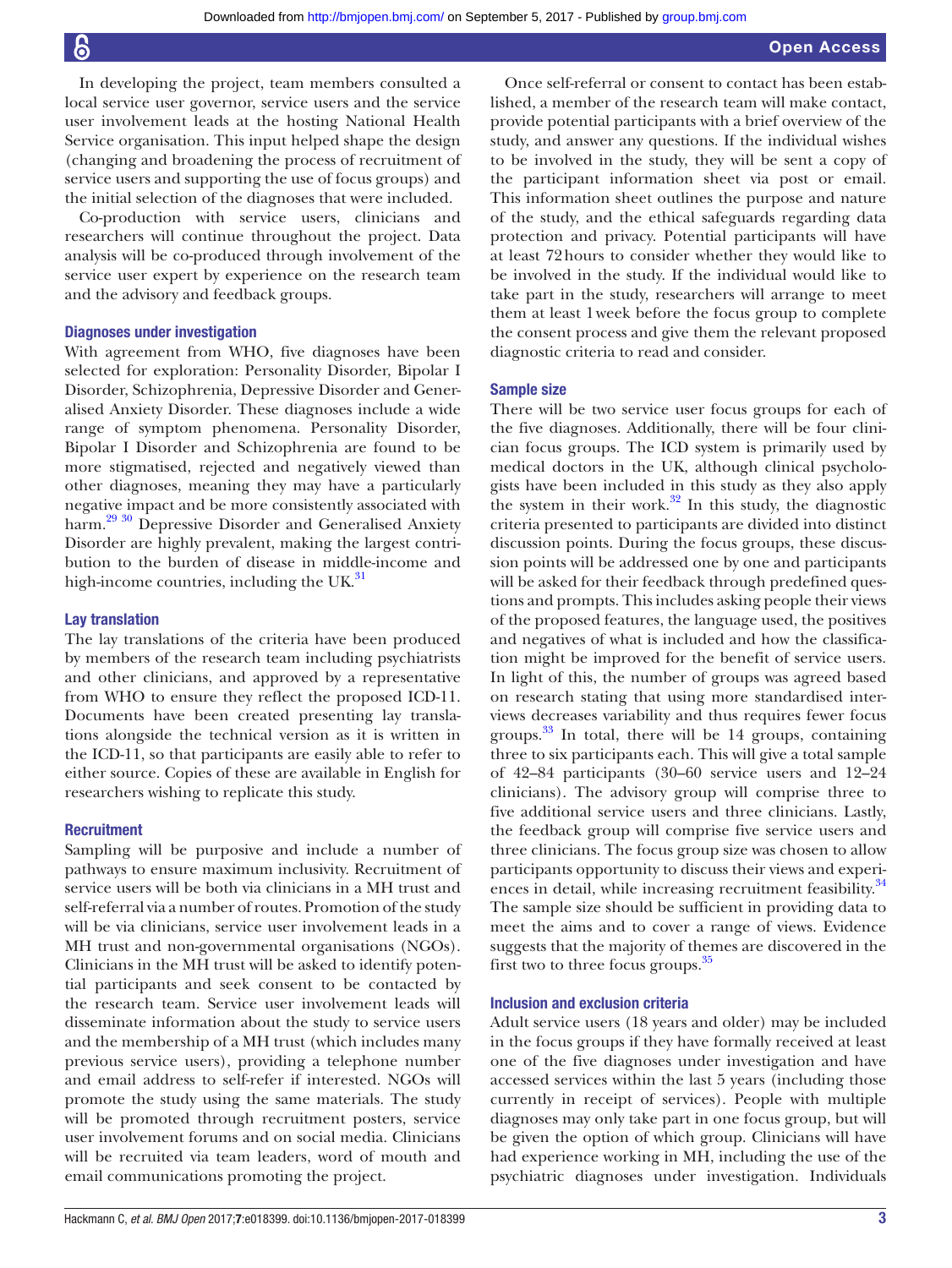may only participate in either one focus group, the advisory group or the feedback group.

Individuals will be excluded if they are under the age of 18 years, lack the capacity to consent, or have an inability to speak fluent English (as fluent English is required to participate in the focus groups). Individuals will also be excluded if their participation is deemed unsafe to themselves or others by their lead clinician or clinicians on the research team.

#### Data collection

Focus groups are the most applicable method for data collection to meet our research aims, as attitudes, opinions and beliefs are more likely to be revealed in the reflective process facilitated by the social interaction that a focus group entails than by other methods. $23-25$  Additionally, focus groups have proved to be a useful way of exploring stigma issues in  $\overline{MH,}^{36}$  and service users are often familiar with group settings for discussing MH issues.

The summary of the new diagnostic guidelines and lay translation will enable participants to reflect on both the content and the language of the proposed criteria. During the groups, topic guides will encourage participants to discuss and share views of the relevant diagnostic category. This includes their overarching views, thoughts and feelings; as well as, specific reflections on areas such as the language used, aspects that may be helpful or unhelpful, and suggestions for improvement.

Each focus group will be led by an experienced and trained member of the research team and have an assistant facilitator. Service user focus groups will last 60–90min, and clinician focus groups will last 2–2.5hours to account for the discussion of multiple diagnoses.

#### Analysis

The focus groups will be audio-recorded and transcribed verbatim. The transcripts will first be read and descriptively openly coded (using the same language as participants where possible) by the lead researcher. Approximately 25% of the transcripts will be independently open coded by another member of the research team, as a validity check. Codes will be compared and discussed until consensus is reached. The five diagnoses will initially be analysed separately to produce themes that are relevant to each diagnosis. Following this, these themes will be compared with identify common themes relevant to all the diagnostic categories. Analysis of data will mainly be descriptive. We will take a critical realist epistemological stance to analysis, recognising that there are multiple individual realities, but taking a pragmatic approach to analysing data at face value, drawing on the perspectives of individuals as they choose to represent themselves through discussion. $37$  Thematic analysis will be used to inductively code themes that reoccur or appear important. $26-28$  The concept of salience will be referred to here, to guide coding that is conceptually and inherently significant, not just frequently occurring. A qualitative

data management software system (NVIVO-11) will be used to facilitate data analysis.

In addition to descriptive data for thematic coding, focus groups generate data that is conversational. Analysis of this requires an inductive approach that focuses on instances in the data where there is marked agreement (consensus), disagreement or divergence. These instances will be identified as 'critical moments'. The sample size is small and purposive. Consequently, summary quantified coding matrices will not be produced. Instead there will be a focus on the 'critical moments' to direct the analysis and eventual findings, reporting on the issues that are of central importance to the participants.

Following analysis of each focus group, a second stage analysis will be conducted to compare and contrast findings across groups. The analysis will seek out consensus, disagreement and inconsistency within service user and clinician focus groups, and between diagnoses. This second stage analysis will involve discussions within the research team to refine the themes and to develop higher level themes, that is, grouping the open codes into meaningful conceptual categories. This will allow tentative conclusions to be drawn about aspects of the diagnostic criteria which may be particularly pertinent for some groups and less important for others. It will also enable conclusions to be drawn regarding generic language or overall responses to the diagnostic criteria, in comparison to more nuanced reactions to diagnostically specific categories.

The output from the analysis will be higher level themes and categories that form the basis of recommendations for the ICD-11. These themes will be triangulated with the advisory group. The resulting themes will be discussed with the feedback group in order to co-produce the recommendations. These recommendations will be contextualised with a description of the themes and identified areas of agreement and disagreement for feedback to WHO.

#### Data protection

All confidential data will be kept for 5 years on password-protected computers and/or locked filing cabinets only accessible to members of the research team. During transcription, audio-recordings will be anonymised, with all identifiable information removed prior to using the software analysis tool. All audio-recordings will be destroyed immediately after transcription.

## Ethics and dissemination **Ethical considerations**

Written informed consent to participate and be audio-recorded will be obtained from all participants. Data management and storage will be subject to the UK Data Protection Act 1998. Ethical approval for the current study was obtained from the Coventry and Warwickshire Research Ethics Committee (Rec Ref: 16/WM/0479).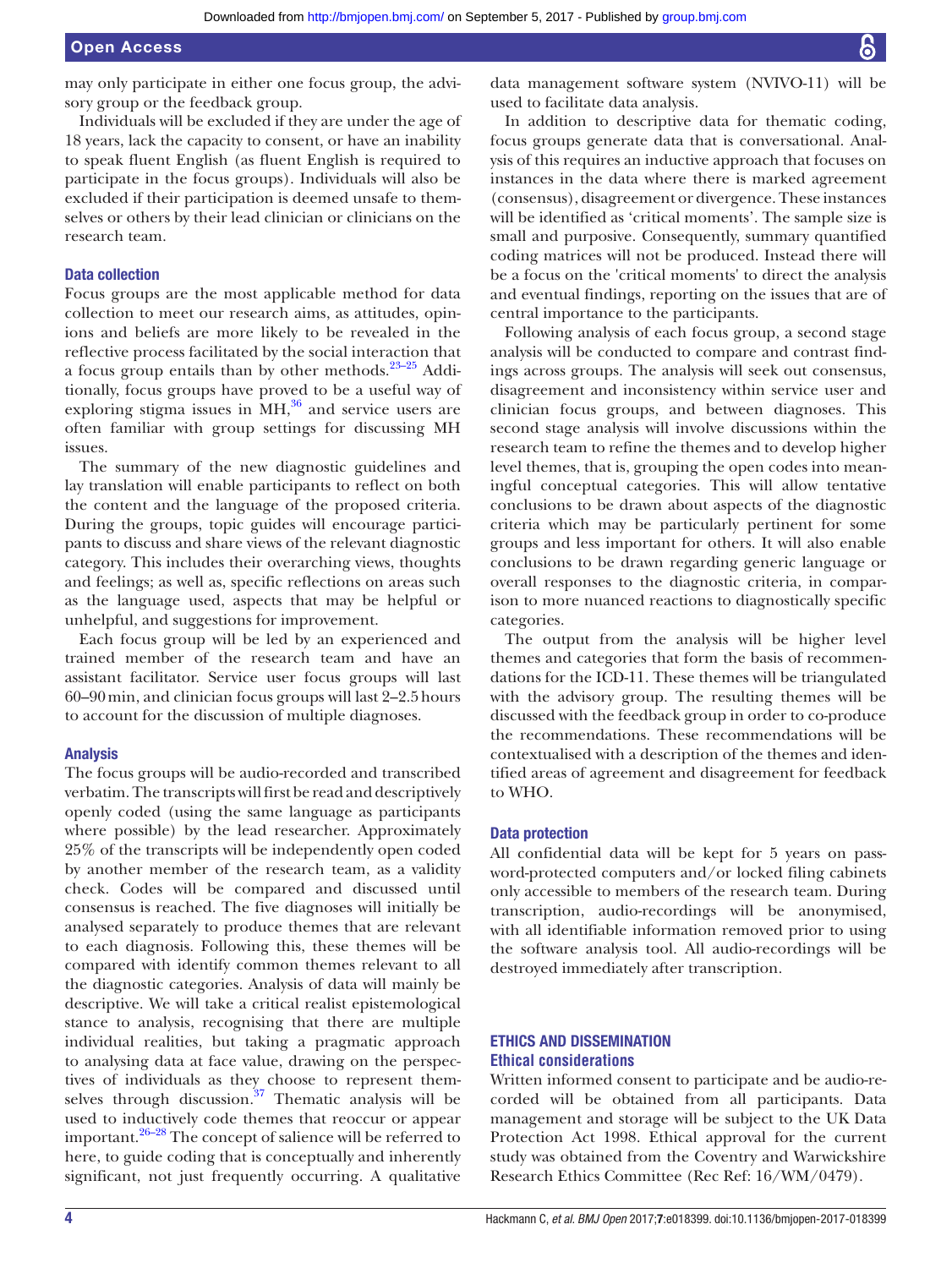## Declaration of Helsinki

This study complies with the Declaration of Helsinki, adopted by the 18th World Medical Association (WMA) General Assembly, Helsinki, Finland, June 1964 and last revised by the 64th WMA General Assembly, Fortaleza, Brazil, October (2013).

## Output and dissemination

This research has been designed to obtain feedback with recommendations for the ICD-11, and to develop a methodology that can be replicated in other countries that use the ICD system. Additionally, the findings, and learning in terms of the process of co-producing and conducting research with experts by experience, will be disseminated via peer-reviewed publications, conferences, media and lay reports.

## **DISCUSSION**

Service user involvement in MH is a priority.<sup>19</sup> Studies have found that both clinicians and service users have questioned the accuracy, validity and clinical utility of the ICD and other psychiatric diagnostic tools.<sup>389 11 12</sup> <sup>38</sup> Despite this, to date, service user and clinician feedback has not been obtained prior to revision of the ICD manual. In light of this, is not clear whether the content resonates with the experiences of people giving and receiving the diagnoses, could lack clinical utility, or even, cause harm (eg, in terms of the language used).

#### Limitations

This study is designed to input feedback from service users and clinicians in the forthcoming revision of the ICD. The usefulness of the data and resulting recommendations is dependent on input, that is, reflective of the views of service users and clinicians that the new system will impact. The current study will include two focus groups for each disorder in an attempt to minimise bias<sup>[35](#page-5-16)</sup> and to account for group-think processes that may occur within individual groups. Taking a critical realist epistemological stance is a pragmatic approach to work with discursive data created through the interactional context of a focus group. It is acknowledged that there are multiple competing realities and perspectives that may differ across time and context, and the analysis findings will be limited to the time and context of this study. Transferability of findings is nonetheless maximised by triangulation to ensure the inclusion of multiple stakeholder perspectives, enabled by the advisory and feedback groups of experts by experience that will co-produce the recommendations reported to WHO. Interpretation of the feedback will take into account potential limitations regarding the generalisability of the findings. The current project is exploring only five of the diagnoses that are included in the ICD-11. The ICD is internationally used, and the current project will reflect the experiences and views of service users and clinicians in the UK only. Future research may include both additional diagnostic

categories and encapsulate expertise by experience and relevant clinicians in different countries.

#### **CONCLUSION**

The current study will use feedback from experts by experience to co-produce recommendations for the revised diagnostic system proposed for the ICD-11. This feedback aims to improve the accuracy, validity and clinical utility of the manual, and minimise the potential for unintended negative consequences. This qualitative approach has not been previously employed by any countries that use the ICD system. Our vision is that this process will become a routine feature in future revisions of all diagnostic systems.

Acknowledgements We would like to thank the library services at Norfolk and Suffolk Foundation Trust for aiding the searching and retrieval of documents. We would like to thank Kevin James (service user governor), Lesley Drew and Sharon Picken (service user involvement leads) for their input during the development of the project. We would also really like to thank Dr Bonnie Teague who generously offered the benefit of her wisdom and proof reading skills.

Contributors CH is the chief investigator for this project and wrote the protocol. TS is supervising the project and helped to develop all aspects of the project. AG is the expert by experience on the research team, and led on developing the co-production, and the public and patient involvement. CN led the development of the methodology. AP had a specific contribution to the literature review. GMR is the WHO consultant for the project. GMR developed the original idea for the project and has had input into the development of the lay criteria. JR provided input to ethical considerations and the lay criteria. JW led on the development of the lay criteria. All authors supported the development and critical review of the protocol.

Competing interests None declared.

Ethics approval Coventry and Warwickshire HRA Research Ethics Committee (16/ WM/0479).

Provenance and peer review Not commissioned; externally peer reviewed.

Open Access This is an Open Access article distributed in accordance with the Creative Commons Attribution Non Commercial (CC BY-NC 4.0) license, which permits others to distribute, remix, adapt, build upon this work non-commercially, and license their derivative works on different terms, provided the original work is properly cited and the use is non-commercial. See: [http://creativecommons.org/](http://creativecommons.org/licenses/by-nc/4.0/) [licenses/by-nc/4.0/](http://creativecommons.org/licenses/by-nc/4.0/)

© Article author(s) (or their employer(s) unless otherwise stated in the text of the article) 2017. All rights reserved. No commercial use is permitted unless otherwise expressly granted.

#### **REFERENCES**

- <span id="page-4-0"></span>1. Hayne YM. Experiencing psychiatric diagnosis: client perspectives on being named mentally ill. *[J Psychiatr Ment Health Nurs](http://dx.doi.org/10.1046/j.1365-2850.2003.00666.x)* 2003;10:722–9.
- 2. Pitt L, Kilbride M, Welford M, *et al*. Impact of a diagnosis of psychosis: user-led qualitative study. *[Psychiatr Bull](http://dx.doi.org/10.1192/pb.bp.108.022863)* 2009;33:419–23.
- <span id="page-4-2"></span>3. First MB. clinical utility in the revision of the diagnostic and statistical manual of mental disorders (DSM). *[Prof Psychol](http://dx.doi.org/10.1037/a0021511)* 2010;41:465–73.
- 4. Nawabi PF. *Lifting the veil on invisible identities: a grounded theory of self-disclosure for college students with mood disorders*. College Park, MD: University of Maryland, 2004.
- <span id="page-4-1"></span>5. Horn N, Johnstone L, Brooke S. Some service user perspectives on the diagnosis of borderline personality disorder. *[J Ment Health](http://dx.doi.org/10.1080/09638230601056371)* 2007;16:255–69.
- 6. Hagen B, Nixon G. Spider in a Jar: women who have recovered from psychosis and their experience of the mental health care system. *[Ethical Hum Psychol Psychiatry](http://dx.doi.org/10.1891/1559-4343.13.1.47)* 2011;13:47–63.
- 7. Bonnington O, Rose D. Exploring stigmatisation among people diagnosed with either bipolar disorder or borderline personality disorder: a critical realist analysis. *[Soc Sci Med](http://dx.doi.org/10.1016/j.socscimed.2014.10.048)* 2014;123:7–17.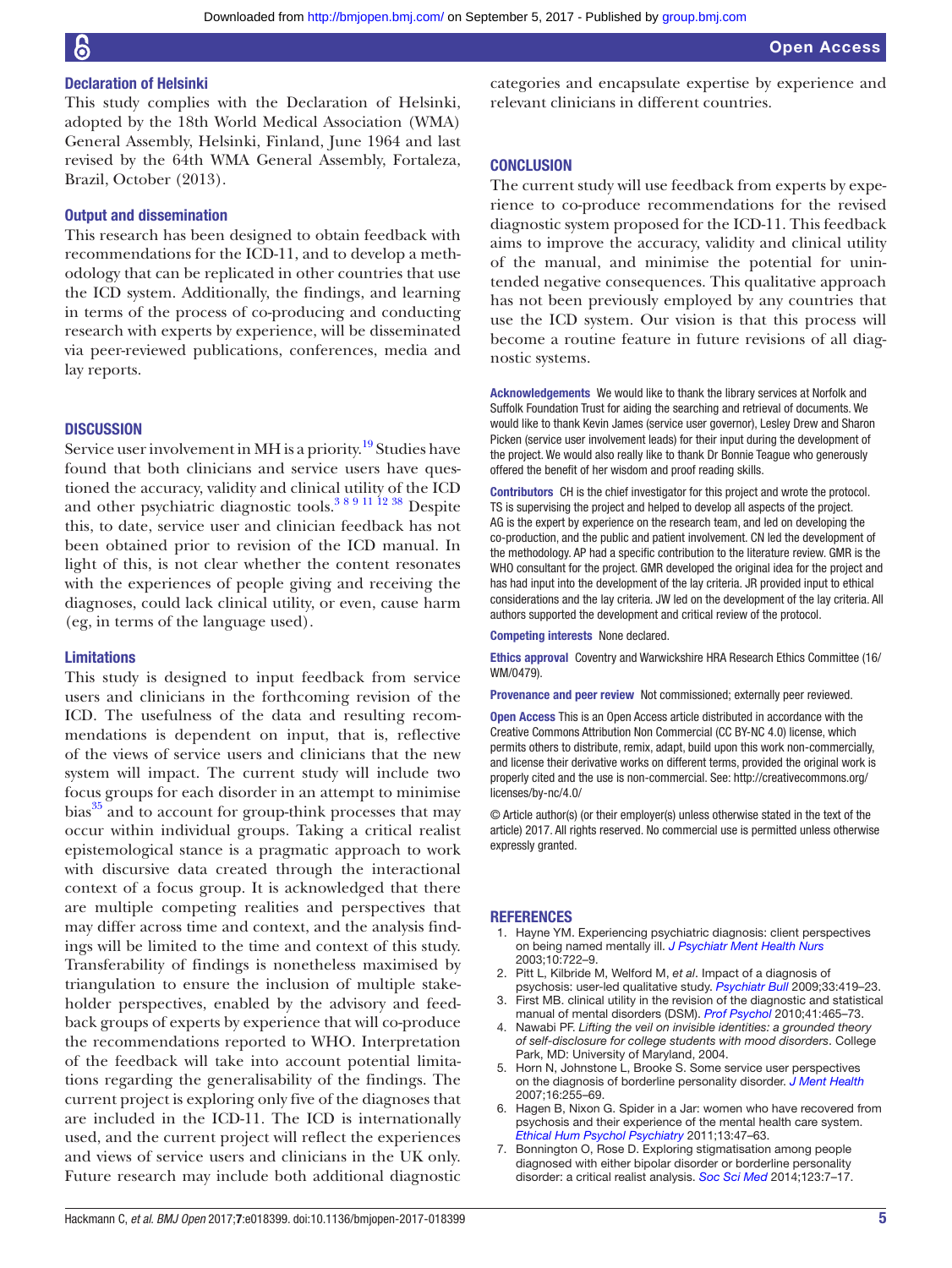## Open Access

- 8. Castillo H. You don't know what it's like. mental health and learning disabilities care. 2000;4:42–3.
- <span id="page-5-1"></span>Stalker K, Ferguson I, Barclay A. 'It is a horrible term for someone': service user and provider perspectives on 'personality disorder'. *[Disabil Soc](http://dx.doi.org/10.1080/09687590500086443)* 2005;20:359–73.
- <span id="page-5-5"></span>10. Ramon S, Castillo H, Morant N. Experiencing personality disorder: a participative research. *[Int J Soc Psychiatry](http://dx.doi.org/10.1177/002076400104700401)* 2001;47:1–15.
- <span id="page-5-0"></span>11. van Rijswijk E, van Hout H, van de Lisdonk E, *et al*. Barriers in recognising, diagnosing and managing depressive and anxiety disorders as experienced by family physicians; a focus group study. *[BMC Fam Pract](http://dx.doi.org/10.1186/1471-2296-10-52)* 2009;10:52.
- 12. Lampe L, Shadbolt N, Starcevic V, *et al*. Diagnostic processes in mental health: GPs and psychiatrists reading from the same book but on a different page. *[Australas Psychiatry](http://dx.doi.org/10.1177/1039856212458007)* 2012;20:374–8.
- <span id="page-5-2"></span>13. Milton AC, Mullan B, Hunt C. Information giving challenges and support strategies at the time of a mental health diagnosis: qualitative views from Australian health professionals. *[Soc Psychiatry](http://dx.doi.org/10.1007/s00127-016-1187-6)  [Psychiatr Epidemiol](http://dx.doi.org/10.1007/s00127-016-1187-6)* 2016;51:735–46.
- 14. Reed GM. Toward ICD-11: Improving the clinical utility of WHO's International Classification of mental disorders. *[Prof Psychol](http://dx.doi.org/10.1037/a0021701)* 2010;41:457–64.
- 15. Outram S, Harris G, Kelly B, *et al*. Communicating a schizophrenia diagnosis to patients and families: a qualitative study of mental health clinicians. *[Psychiatr Serv](http://dx.doi.org/10.1176/appi.ps.201300202)* 2014;65:551–4.
- <span id="page-5-3"></span>16. Department of Health. *Putting People First: Planning together – peer support and self-directed support*. London: Department of Health, 2010.
- 17. Department of Health. *No Health without Mental Health: A crossgovernment mental health outcomes strategy for people of all ages*. London: Department of Health, 2011.
- 18. Department of Health. *Closing the Gap: Priorities for essential change in mental health*. London: Social Care, Local Government and Care Partnership Directorate, 2014.
- <span id="page-5-4"></span>19. Simpson EL, House AO. User and carer involvement in mental health services: from rhetoric to science. *[Br J Psychiatry](http://dx.doi.org/10.1192/bjp.183.2.89)* 2003;183:89–91.
- 20. Beresford P. The role of service user research in generating knowledge-based health and social care: from conflict to contribution. *[Evidence & Policy: A Journal of Research, Debate and](http://dx.doi.org/10.1332/174426407781738074)  [Practice](http://dx.doi.org/10.1332/174426407781738074)* 2007;3:329–41.
- <span id="page-5-7"></span>21. Nehls N. Borderline personality disorder: the voice of patients. *[Res](http://dx.doi.org/10.1002/(SICI)1098-240X(199908)22:4<285::AID-NUR3>3.0.CO;2-R)  [Nurs Health](http://dx.doi.org/10.1002/(SICI)1098-240X(199908)22:4<285::AID-NUR3>3.0.CO;2-R)* 1999;22:285–93.
- <span id="page-5-6"></span>22. Malone K, Malone D, Malone P, *et al*. Psychopathology as nonexperience. Hoeller K, ed. *Review of Existential Psychology and Psychiatry*. Atlantic Highlands, NJ: Humanities Press, 1995:84–98.
- <span id="page-5-8"></span>23. Smithson J. Using and analysing focus groups: limitations and possibilities. *[Int J Soc Res Methodol](http://dx.doi.org/10.1080/136455700405172)* 2000;3:103–19.
- 24. Gibbs A. Focus Groups. *Soc Res Update* 1997. Winter;19 [http://sru.](http://sru.soc.surrey.ac.uk/SRU19.html) [soc.surrey.ac.uk/SRU19.html](http://sru.soc.surrey.ac.uk/SRU19.html) (accessed Jun 2017).
- <span id="page-5-9"></span>25. Wilkinson S. Focus group methodology: a review. *[Int J Soc Res](http://dx.doi.org/10.1080/13645579.1998.10846874)  [Methodol](http://dx.doi.org/10.1080/13645579.1998.10846874)* 1998;1:181–203.
- <span id="page-5-10"></span>26. Braun V, Clarke V. Using thematic analysis in psychology. *[Qual Res](http://dx.doi.org/10.1191/1478088706qp063oa)  [Psychol](http://dx.doi.org/10.1191/1478088706qp063oa)* 2006;3:77–101.
- 27. Guest G, MacQueen KM, Namey EE. *Applied Thematic Analysis*. SAGE Publications, 2011.
- 28. Javadi M, Zarea K. Understanding Thematic Analysis and its Pitfall. *[J](http://dx.doi.org/10.15412/J.JCC.02010107)  [Client Care](http://dx.doi.org/10.15412/J.JCC.02010107)* 2016;1:33–9.
- <span id="page-5-11"></span>29. Dinos S, Stevens S, Serfaty M, *et al*. Stigma: the feelings and experiences of 46 people with mental illness. Qualitative study. *[Br J](http://dx.doi.org/10.1192/bjp.184.2.176)  [Psychiatry](http://dx.doi.org/10.1192/bjp.184.2.176)* 2004;184:176–81.
- 30. Crowe M, Inder M, Carlyle D, *et al*. Feeling out of control: a qualitative analysis of the impact of bipolar disorder. *[J Psychiatr Ment](http://dx.doi.org/10.1111/j.1365-2850.2011.01786.x)  [Health Nurs](http://dx.doi.org/10.1111/j.1365-2850.2011.01786.x)* 2012;19:294–302.
- <span id="page-5-12"></span>31. World Health Organization. *The global burden of disease: 2004 update*. Switzerland: World Health Organization, 2008.
- <span id="page-5-13"></span>32. The British Psychological Society. Diagnosis – policy and guidance. [http://www.bps.org.uk/system/files/documents/diagnosis](http://www.bps.org.uk/system/files/documents/diagnosis-policyguidance.pdf)[policyguidance.pdf](http://www.bps.org.uk/system/files/documents/diagnosis-policyguidance.pdf) (accessed Jul 2017).
- <span id="page-5-14"></span>33. Morgan DL. Planning and Research Design for Focus Groups. Morgan DL, ed. *Focus Groups as Qualitative Research*. Thousand Oaks, CA: SAGE Publications, 1997:32–46. doi.
- <span id="page-5-15"></span>34. Toner J. Small is not too Small. *[Qualitative Social Work: Research](http://dx.doi.org/10.1177/1473325009103374)  [and Practice](http://dx.doi.org/10.1177/1473325009103374)* 2009;8:179–92.
- <span id="page-5-16"></span>35. Guest G, Namey E, McKenna K. How many focus groups are enough? building an evidence base for nonprobability sample sizes. *[Field methods](http://dx.doi.org/10.1177/1525822X16639015)* 2017;29:3–22.
- <span id="page-5-17"></span>36. Schulze B, Angermeyer MC. Subjective experiences of stigma. A focus group study of schizophrenic patients, their relatives and mental health professionals. *[Soc Sci Med](http://dx.doi.org/10.1016/S0277-9536(02)00028-X)* 2003;56:299–312.
- <span id="page-5-18"></span>37. Denzin NK, Lincoln YS. *The Sage Handbook of Qualitative Research*. SAGE Publications, 2005.
- 38. Frese FJ, Myrick KJ. On consumer advocacy and the diagnosis of mental disorders. *[Prof Psychol](http://dx.doi.org/10.1037/a0021527)* 2010;41:495–501.